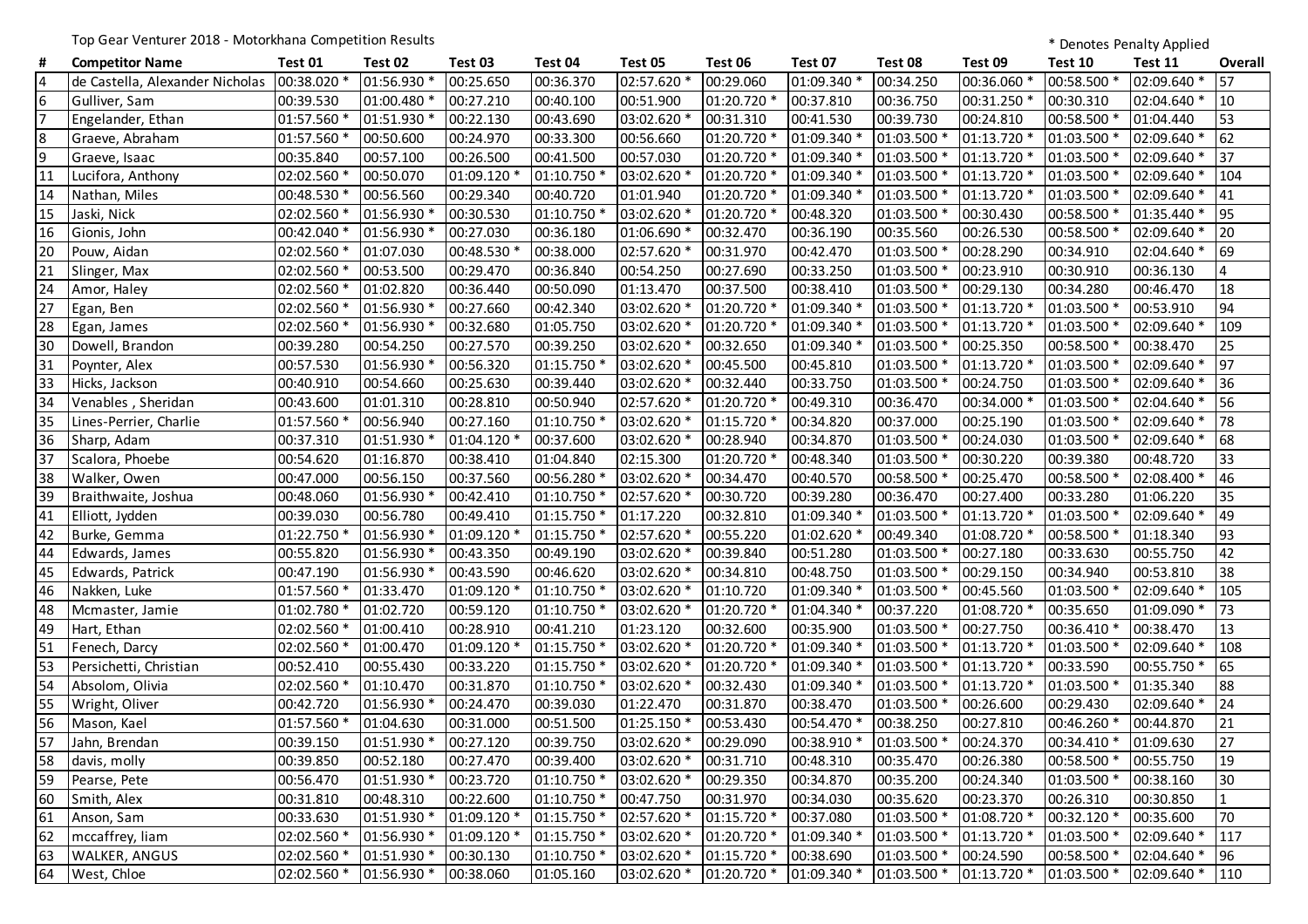| 66  | West, Jason                | 02:02.560 * | 01:56.930 * | 00:41.780   | 01:10.750   | 03:02.620 * | 01:20.720 * | 01:09.340 * | 01:03.500 *             | 01:13.720   | 01:03.500 * | 02:09.640 * | 114            |
|-----|----------------------------|-------------|-------------|-------------|-------------|-------------|-------------|-------------|-------------------------|-------------|-------------|-------------|----------------|
| 67  | Burk, nathan               | 00:44.500 * | 01:00.660   | 01:09.120 * | 01:10.750 * | 01:42.250 * | 01:20.720 * | 01:09.340 * | 00:34.380               | 01:13.720 * | 01:03.500 * | 02:09.640 * | 75             |
| 68  | Troy, Torin                | 00:33.880   | 00:49.840   | 00:21.380   | 00:45.750   | 00:53.100 * | 00:32.280   | 00:34.700   | 01:03.500 *             | 00:22.190   | 00:26.500   | 02:09.640 * | 5              |
| 69  | Ham, Dylan                 | 02:02.560 * | 01:56.930 * | 01:09.120 * | 01:15.750 * | 03:02.620 * | 01:20.720 * | 01:09.340 * | 01:03.500 *             | 01:13.720 * | 01:03.500 * | 02:09.640 * | 121            |
| 70  | Stowell, Hayden            | 02:02.560 * | 01:56.930 * | 00:27.910   | 00:39.560   | 03:02.620 * | 00:38.840 * | 01:09.340 * | 01:03.500 *             | 00:30.840   | 01:03.500 * | 02:04.640 * | 89             |
| 71  | Witts, Cooper              | 01:57.560 * | 01:56.930 * | 01:04.120 * | 00:41.660   | 02:57.620 * | 01:20.720 * | 00:37.280   | 00:58.500 *             | 00:25.310   | 00:58.500 * | 00:43.280   | 79             |
| 73  | Zull, Hayden               | 00:52.380 * | 01:56.930 * | 00:39.000   | 01:03.150   | 03:02.620 * | 00:40.850   | 00:43.440   | 00:44.440               | 00:55.540 * | 00:47.720 * | 01:45.350 * | 72             |
| 75  | King, Hunter               | 02:02.560 * | 01:51.930 * | 01:09.120 * | 01:15.750   | 03:02.620 * | 01:20.720 * | 01:09.340 * | 01:03.500 *             | 01:13.720 * | 01:03.500 * | 02:09.640 * | 116            |
| 77  | Roberts, Jackson           | 01:09.250   | 01:34.690 * | 01:09.120 * | 01:15.750 * | 03:02.620 * | 01:15.720 * | 00:51.780   | 00:45.970               | 00:41.790 * | 00:58.500 * | 02:09.640 * | 92             |
| 78  | Baker, Braydn              | 00:45.870 * | 01:56.930 * | 00:28.250   | 00:39.590   | 01:13.190   | 00:31.000   | 01:09.340 * | 01:03.500 *             | 01:13.720 * | 01:03.500 * | 02:09.640 * | 51             |
| 80  | Teunissen, Blake           | 00:36.530   | 00:55.210   | 00:26.340   | 00:40.660   | 03:02.620 * | 00:31.000   | 00:47.910 * | 00:35.750               | 00:27.630   | 00:30.120   | 00:52.500   | 12             |
| 81  | Smith, Abbey               | 02:02.560 * | 01:56.930 * | 00:31.840   | 00:48.940   | 03:02.620 * | 01:20.720 * | 01:09.340 * | 01:03.500 *             | 01:13.720 * | 01:03.500 * | 02:09.640 * | 106            |
| 82  | FRANCIS, CODY              | 00:49.560   | 01:56.930 * | 01:09.120 * | 01:15.750 * | 03:02.620 * | 01:20.720 * | 01:09.340 * | 01:03.500 *             | 01:13.720 * | 01:03.500 * | 02:09.640 * | 103            |
| 84  | Morton, Brandon            | 02:02.560 * | 01:56.930 * | 01:09.120 * | 01:15.750 * | 03:02.620 * | 01:20.720 * | 01:09.340 * | 01:03.500 *             | 01:13.720 * | 01:03.500 * | 02:09.640 * | 122            |
| 88  | Simpson, Paige             | 02:02.560 * | 01:56.930 * | 01:09.120 * | 01:15.750 * | 03:02.620 * | 01:20.720 * | 01:09.340 * | 01:03.500 *             | 01:13.720 * | 01:03.500 * | 02:09.640 * | 119            |
| 91  | Segal, Omri                | 01:57.560 * | 01:56.930 * | 00:27.970   | 01:10.750 * | 02:57.620 * | 00:30.630   | 00:47.750 * | 00:35.380               | 01:08.720 * | 00:58.500 * | 00:43.250   | 74             |
| 93  | Mitchell, Shawn            | 02:02.560 * | 01:56.930 * | 00:49.110   | 01:15.750 * | 02:57.620 * | 00:49.780 * | 00:46.530 * | 01:03.500 *             | 01:08.720 * | 00:58.500 * | 02:09.640 * | 100            |
| 94  | James, Daniel              | 01:57.560 * | 01:56.930 * | 01:09.120 * | 01:15.750 * | 03:02.620 * | 01:15.720 * | 01:09.340 * | 01:03.500 *             | 01:13.720 * | 01:03.500 * | 02:09.640 * | 115            |
| 102 | Radley, Aidan              | 00:31.630   | 00:46.710   | 00:21.090   | 01:10.750 * | 00:48.840   | 00:28.940   | 00:29.250   | 00:58.500 *             | 00:26.020 * | 00:26.600   | 00:31.780   | 2              |
| 107 | Weichelt, Phoebe           | 00:48.810   | 01:51.930 * | 00:49.190   | 00:44.530   | 02:57.620 * | 01:20.720 * | 00:39.440   | 00:38.750               | 00:29.880   | 00:32.410   | 00:53.660   | 39             |
|     | 108 Griffiths, Lachlan     | 00:35.500   | 00:51.250   | 00:25.940   | 00:37.340   | 03:02.620 * | 00:28.690   | 00:34.470   | 00:33.190               | 00:23.970   | 00:58.500 * | 00:51.650   | 11             |
|     | 109 Webb, Ayden            | 00:39.280   | 00:49.280   | 00:35.690   | 00:41.650   | 03:02.620 * | 00:37.430 * | 00:38.250   | 01:03.500 *             | 00:31.280   | 00:41.120   | 01:01.060 * | 23             |
|     | 110 Webb, Jayde            | 00:34.130   | 00:53.840   | 00:43.940   | 00:37.500   | 03:02.620 * | 00:30.310   | 00:35.000   | 00:35.560               | 00:23.340   | 00:36.750 * | 01:02.750   | 15             |
| 111 | White, Samuel              | 00:39.000   | 01:56.930 * | 01:04.120 * | 01:15.750 * | 01:06.310 * | 00:31.540   | 00:36.870   | 00:36.810               | 00:31.340 * | 00:28.660   | 00:45.810 * | 14             |
|     | 113 King, Willow           | 02:02.560 * | 01:56.930 * | 00:30.310   | 01:15.750 * | 01:21.210 * | 00:37.570   | 00:38.910   | 01:03.500               | 00:28.370   | 00:32.060   | 02:09.640 * | 60             |
|     | 115 Thorn, Abigail         | 02:02.560 * | 01:51.930   | 00:31.160   | 00:44.470   | 02:57.620 * | 00:33.440   | 00:40.250   | 01:03.500               | 00:26.250   | 00:31.350   | 00:38.650   | 43             |
|     | 116 Sandwith, Caleb        | 00:42.810   | 00:53.620   | 00:33.060   | 00:37.590   | 03:02.620 * | 00:29.790   | 00:35.320   | 00:33.970               | 00:22.430   | 01:03.500 * | 00:57.780 * | 16             |
|     | 119 Jackson, Jake          | 00:47.620   | 01:03.780   | 00:28.720   | 00:57.660   | 03:02.620 * | 00:47.750 * | 00:43.220   | 00:40.000               | 00:28.470   | 00:45.190   | 01:03.350   | 26             |
|     | 120 Caldecoat, Gemma       | 00:44.870 * | 01:56.930 * | 00:36.400   | 00:41.200   | 01:01.090   | 01:20.720 * | 00:40.350   | 00:36.750               | 00:27.030   | 00:30.560   | 00:44.790   | ٥              |
| 121 | Williams, Aiden            | 01:57.560 * | 01:56.930 * | 01:04.120 * | 01:15.750 * | 01:18.500 * | 00:31.440   | 01:09.340 * | 00:43.370               | 00:24.410   | 00:26.220   | 02:09.640 * | 66             |
| 122 | Phyland, Daniel            | 00:41.030 * | 01:56.930 * | 00:31.320   | 00:41.390   | 00:59.030   | 01:20.720 * | 00:37.650   | 00:36.910               | 00:28.280   | 00:30.930   | 00:38.410   | $\overline{7}$ |
| 123 | Chatfield, Thomas          | 00:39.750   | 01:56.930 * | 00:33.190   | 00:39.030   | 02:57.620 * | 01:20.720 * | 00:36.840   | 00:36.380               | 00:28.970   | 00:29.710   | 00:54.310 * | 31             |
|     | 126 Wilson, Tara           | 00:47.280   | 01:06.160   | 00:35.560 * | 00:47.970 * | 03:02.620 * | 00:39.690   | 00:39.660 * | 00:38.810               | 00:36.750 * | 01:08.500 * | 02:04.640 * | 47             |
| 128 | Kelly, Ben                 | 00:43.060 * | 00:53.250   | 00:26.280   | 00:38.650   | 02:57.620 * | 01:20.720 * | 01:09.340 * | 01:03.500 *             | 00:25.460   | 00:29.000   | 02:09.640 * | 52             |
|     | 136 Rosicka, Mitch         | 00:43.500   | 01:02.660   | 00:27.280   | 01:10.750 * | 03:02.620 * | 00:39.560 * | 01:09.340 * | 01:03.500 *             | 00:30.940 * | 00:33.630 * | 00:44.280 * | 29             |
|     | 143 Gering, Caleb          | 00:49.410   | 01:51.930 * | 00:35.590   | 01:10.750 * | 01:32.840 * | 01:20.720 * | 01:09.340 * | 01:03.500 *             | 01:13.720 * | 01:03.500 * | 02:09.640 * | 80             |
|     | 146 Bodin, Spencer         | 02:02.560 * | 01:56.930 * | 00:31.530   | 01:15.750 * | 03:02.620 * | 01:20.720 * | 01:09.340 * | 01:03.500 *             | 01:13.720 * | 01:03.500 * | 02:09.640 * | 113            |
|     | 150 Danis, Alex            | 02:02.560 * | 01:56.930 * | 00:39.530   | 00:46.810   | 03:02.620 * | 01:20.720 * | 01:09.340 * | 01:03.500 * 01:13.720 * |             | 01:03.500 * | 02:09.640 * | 107            |
|     | 153 Goldfarb, Ben          | 00:39.100   | 00:56.310   | 00:37.940   | 01:10.750 * | 02:57.620 * | 00:33.320   | 00:42.180 * | 00:36.250               | 00:27.150   | 00:28.030   | 00:45.850   | 17             |
|     | 155 Tyler, Lachlan         | 02:02.560 * | 01:46.930   | 00:38.440   | 00:37.380   | 01:17.870 * | 01:20.720 * | 01:04.340 * | 01:03.500 *             | 01:13.720 * | 01:03.500 * | 02:09.640 * | 86             |
|     | 157 Sheehy, Sarah          | 01:57.560 * | 01:56.930 * | 00:36.280   | 00:45.440   | 02:57.620 * | 01:20.720 * | 00:37.530   | 00:44.370 *             | 00:29.720   | 00:31.000   | 00:41.160   | 61             |
|     | 160 Roberts-Magee, Lachlan | 00:47.070   | 01:12.560   | 01:04.120 * | 00:47.190   | 03:02.620 * | 00:40.250   | 00:43.780   | 00:40.300               | 01:13.720   | 00:41.320 * | 02:04.640 * | 67             |
|     | 162 Lyons, Noah            | 00:41.030   | 01:56.930 * | 01:04.120 * | 01:15.750 * | 02:57.620 * | 00:30.370   | 00:38.560   | 00:36.850               | 00:26.620   | 00:29.000   | 00:40.590   | 32             |
|     | 165 Golding, Breeanna      | 00:41.190   | 01:51.930 * | 00:42.940 * | 01:10.750 * | 03:02.620 * | 00:30.840   | 00:39.940   | 00:38.500               | 00:27.320   | 00:30.940   | 01:11.180   | 34             |
|     | 166 Edwards, Lachlan       | 02:02.560 * | 01:56.930 * | 00:27.680   | 01:15.750 * | 03:02.620 * | 00:53.530 * | 01:09.340 * | 01:03.500 *             | 01:13.720 * | 00:58.500 * | 02:09.640 * | 102            |